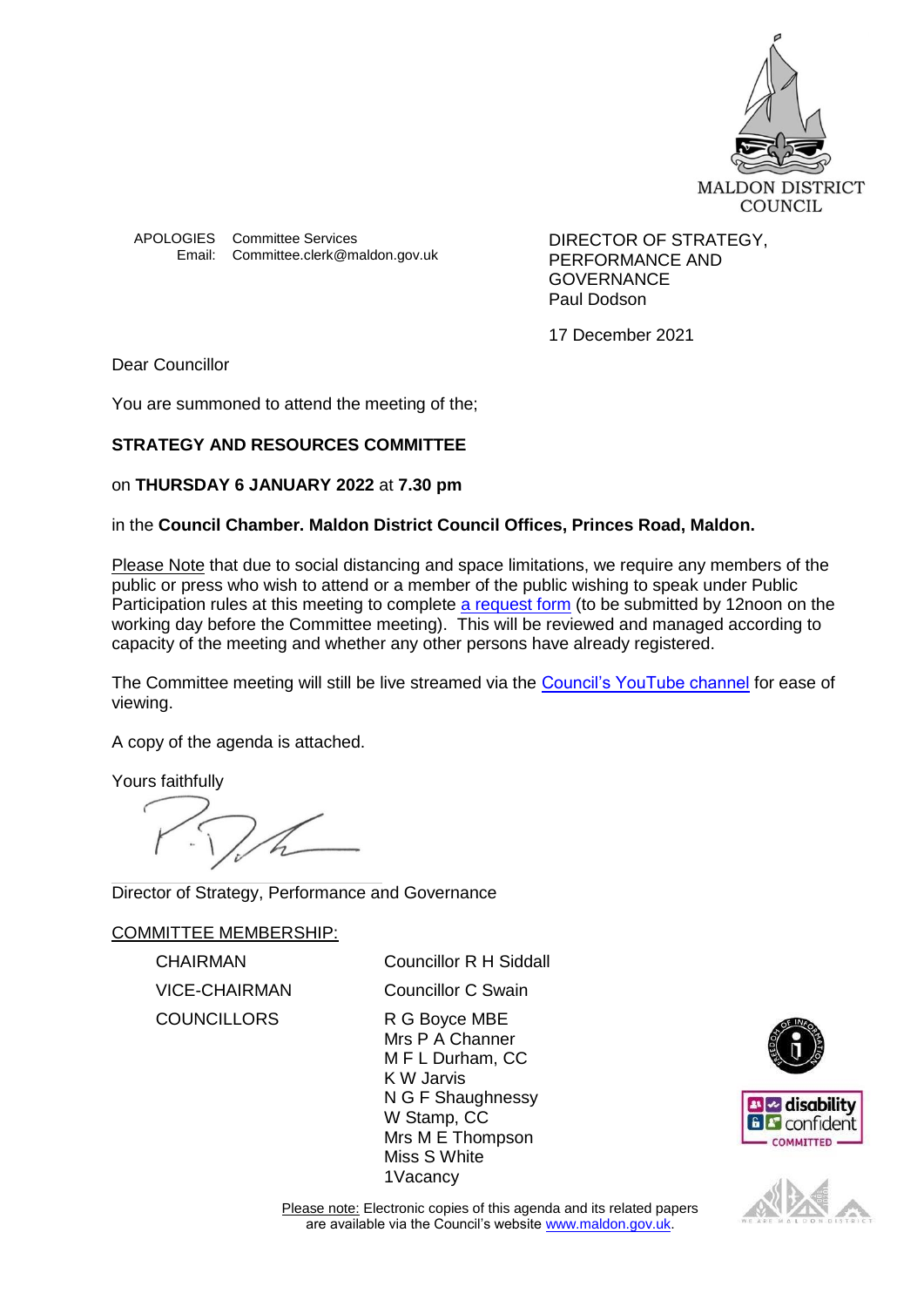

### **AGENDA STRATEGY AND RESOURCES COMMITTEE THURSDAY 6 JANUARY 2022**

1. **Chairman's Notices (please see overleaf)** 

### 2. **Apologies for Absence**

3. **Minutes of the Last meeting** (Pages 5 - 32)

To consider the Minutes of the Strategy and Resources Committee held on 11 November 2021 (copy enclosed).

#### 4. **Disclosure of Interest**

To disclose the existence and nature of any Disclosable Pecuniary Interests, other Pecuniary Interest or Non-Pecuniary Interests relating to items of business on the agenda having regard to paragraphs 6 – 8 of the Code of Conduct for Members.

(Members are reminded that they are also required to disclose any such interest as soon as they become aware should the need arise through the meeting.)

#### 5. **Public Participation**

To receive the views of members of the public, of which prior notification in writing has been received (no later than noon on the Tuesday prior to the day of the meeting).

Should you wish to submit a question please complete the online form at: [www.maldon.gov.uk/publicparticipation.](http://www.maldon.gov.uk/publicparticipation)

### 6. **Pay Policy Statement 2022 / 23** (Pages 33 - 40)

To consider the report of the Director of Resources, (copy enclosed).

### 7. **Financial Pressures and Growths** (Pages 41 - 100)

To consider the report of the Director of Resources, (copy enclosed).

#### 8. **Discretionary Fees and Charges 2022 / 23** (Pages 101 - 124)

To consider the report of the Director of Resources, (copy enclosed).

### 9. **Supplementary Estimates, Virements, Procurement Exemptions and Use of Reserves** (Pages 125 - 128)

To consider the report of the Directors of Resources, (copy enclosed).

#### 10. **Supplementary Estimate - Splash Park** (Pages 129 - 134)

To consider the report of the Director of Resources (copy enclosed).